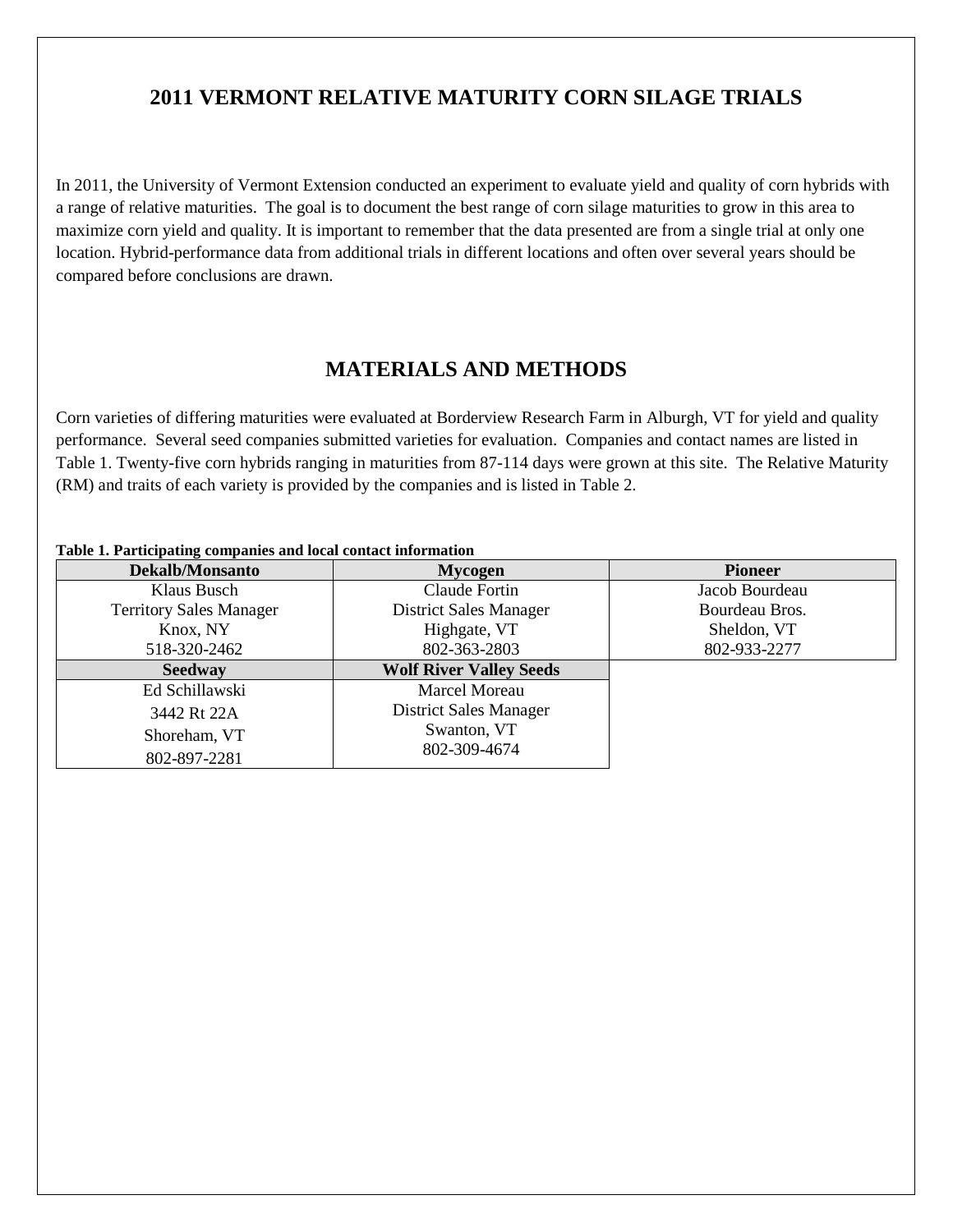| Company           | Hybrid          | RM      | <b>Traits</b>   |
|-------------------|-----------------|---------|-----------------|
| <b>Wolf River</b> | 2087L           | 87      | Leafy           |
| <b>Wolf River</b> | 2290GT          | 90      | <b>GT</b>       |
| Dekalb            | <b>DKC44-92</b> | 94      | RR <sub>2</sub> |
| Mycogen           | <b>TMF2L418</b> | 94      | HXT, RR2, LL    |
| Dekalb            | <b>DKC45-51</b> | 95      | <b>GENSS</b>    |
| Dekalb            | <b>DKC46-07</b> | 95      | YG, VT3         |
| Dekalb            | DKC46-61        | 96      | <b>GENSS</b>    |
| Mycogen           | <b>TMF2N494</b> | 97      | RR <sub>2</sub> |
| Seedway           | SW3788VT3       | 97      | VT3             |
| Dekalb            | <b>DKC48-12</b> | 98      | <b>GENSS</b>    |
| Dekalb            | <b>DKC48-40</b> | 98      | RR <sub>2</sub> |
| Seedway           | 39041L          | 98      | Leafy           |
| Dekalb            | <b>DKC50-77</b> | 100     | <b>GENVT3P</b>  |
| Mycogen           | <b>TMF2L533</b> | 101     | HXT, RR2, LL    |
| Seedway           | 4704RR          | 102     | RR <sub>2</sub> |
| Dekalb            | <b>DKC53-45</b> | 103     | <b>GENSS</b>    |
| Seedway           | 5501L           | 106     | Leafy           |
| <b>Wolf River</b> | 2114L           | 106-108 | Leafy           |
| Seedway           | <b>SW6414RR</b> | 108     | RR <sub>2</sub> |
| Seedway           | 6601L           | 108     | Leafy           |
| Pioneer           | 34A89           | 109     | HXT, RR2, LL    |
| Mycogen           | <b>TMF2Q717</b> | 109     | SSX, RR2, LL    |
| Pioneer           | P1011AM1        | 110     | AM1, LL, RR2    |
| Mycogen           | <b>TMF2W727</b> | 113     | HXT, RR2, LL    |
| Pioneer           | 33F88           | 114     | HXT, RR2, LL    |

AM1 **-** Optimum® AcreMax® 1 Insect Protection System with an integrated corn rootworm refuge solution.

GENSS – Genuity® SmartStax<sup>™</sup> controls corn earworm, fall armyworm, northern corn rootworm, western bean cutworm, European corn borer, black cutworm, and southwestern corn borer. Also contains resistance to Roundup Ready® Corn 2 and LibertyLink® herbicides

GT – Glyphosate herbicide (Roundup®, Touchdown®) tolerant.

HXT – Herculex Xtra® (Mycogen brand), provides season-long control of a variety of pests, including European corn borer, western bean cutworm, corn rootworm, and black cutworm.

LL – LIBERTY LINK CORN® is tolerant to broadcast applications of Liberty® or Ignite® herbicide, glufosinate ammonium

GENVT3P - Genuity® VT Triple PRO<sup>TM</sup> is similar to YieldGard VT Triple but contains a second caterpillar gene that for the first time provides very good control of corn earworm in the ear and prevents most kernel damage by this insect.

RR2 – ROUND-UP READY 2® Technology is resistant to the herbicide glyphosate (Roundup®, Touchdown®), a post-emergent, foliar applied, non-selective.

SSX – SmartStax corn provides a broad spectrum of insect control, using multiple modes of action, as well as glyphosate herbicide (Roundup Ready®, Touchdown®) and glufosinate-ammonium (LibertyLink®) tolerance.

VT3 – YieldGard VT Triple™ uses VecTran™ technology which stacks insect- and weed-control traits in one variety. Provides glyphosate herbicide tolerance, as well as protection against western corn rootworms, northern corn rootworms, European corn borers, black cutworms, stalk borers, wireworms, white grubs, seed corn maggots, early flea beetles, and corn earworms

YG – YieldGard® against corn borer; YGCRW – YieldGard® against corn rootworm : YGVT3 – YieldGard VT Triple® insect protection trait controls western corn rootworms, northern corn rootworms, European corn borers, black cutworms, stalk borers, wireworms, white grubs, seed corn maggots, early flea beetles, and corn earworms-2000).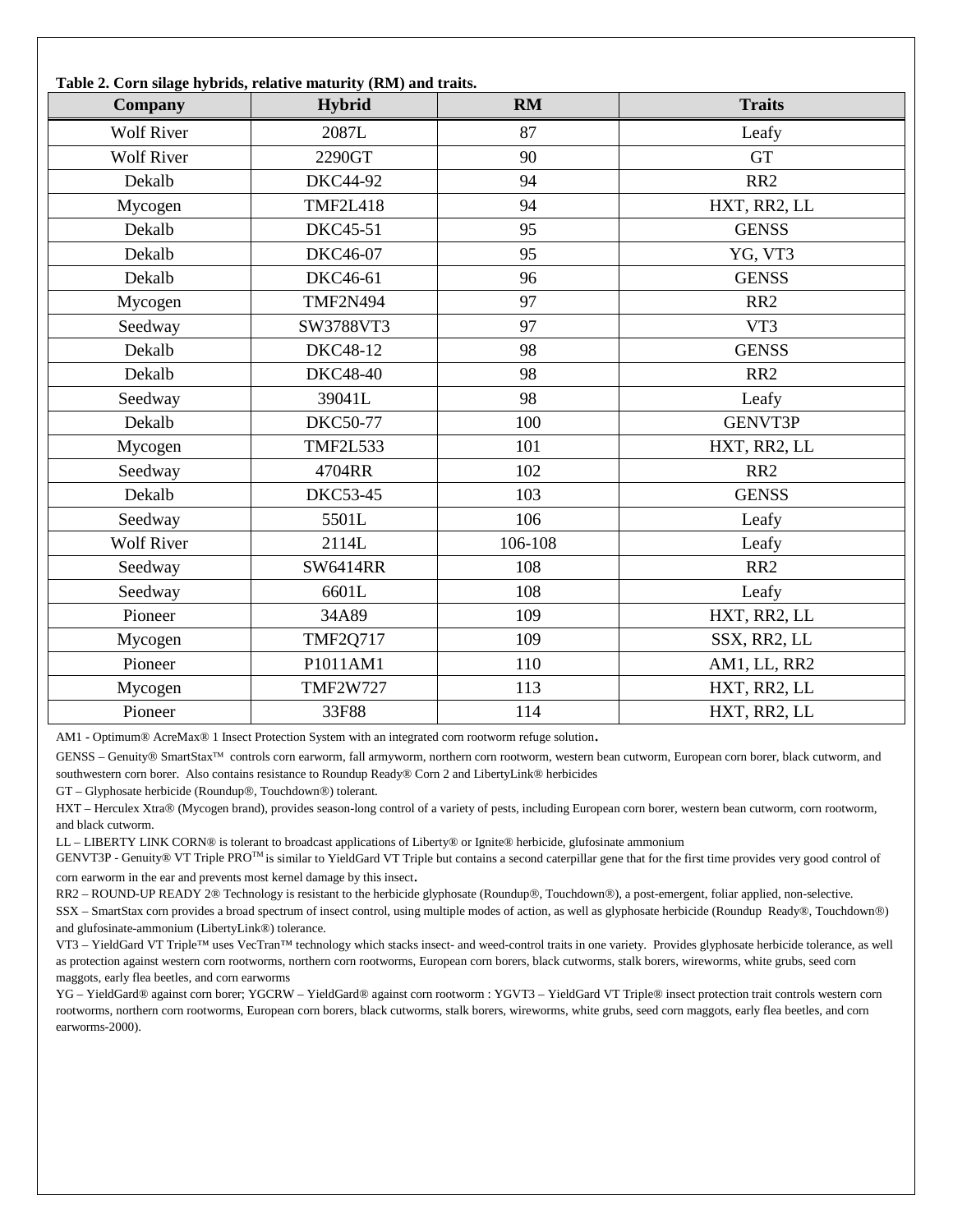The trial seedbed was prepared with conventional tillage methods. The previous crop was corn. Starter fertilizer was applied at a rate of 260 lbs ac<sup>-1</sup> of 10-20-20. Plots were planted with a John Deere 1750 4-row corn planter on May 26<sup>th</sup> and 31<sup>st</sup>, 2011 at 34,000 seeds to the acre. A rainstorm during the initial planting date delayed further planting until the soil had dried on 31-May. The soil type was a Benson silt loam. The plot design was a randomized complete block with two replications and the plots were 5'x30'. Treatments were varieties. Cinch ATZ Lite(S-Metolachlor, Atrazaine) at 3 pints acre<sup>-1</sup> and Accent (Nicosulfuron) at 3/4 oz acre<sup>-1</sup> were sprayed post emergence for weed control. When corn reached the V6 growth stage it was topdressed with 470 lbs ac<sup>-1</sup> of 21-0-0. The plots were harvested on September 26<sup>th</sup> and October  $10^{th}$ , 2011, depending on maturity with a John Deere 2 row chopper, and the forage wagon was weighed on a platform scale in order to calculate yield. A subsample was collected for moisture determination and quality analysis. Pertinent trial information is summarized in Table 3. All data was analyzed using a mixed model analysis where replicates were considered random effects. The LSD procedure was used to separate cultivar means when the F-test was significant  $(P< 0.10)$ .

| <b>Trial Information</b>  | Alburgh, VT                                                          |
|---------------------------|----------------------------------------------------------------------|
| Soil type                 | <b>Benson Silt loam</b>                                              |
| Previous Crop             | Corn                                                                 |
| Row Width (in.)           | 30                                                                   |
| Seeding rate (seeds/acre) | 34,000                                                               |
| Planting date             | 26-May & 31-May                                                      |
| Harvest date              | 26-Sept. & 10-Oct.                                                   |
| Harvest area (ft.)        | 5 x 30                                                               |
| Tillage operations        | Spring disk, harrow, spike-toothed harrow                            |
| Starter fertilizer        | 260 lbs $ac^{-1}$ 10-20-20                                           |
| Other fertilizer          | 470 lbs $ac^{-1}$ 21-0-0                                             |
| Herbicide                 | 3 pints $ac^{-1}$ Cinch ATZ Lite & $\frac{3}{4}$ oz $ac^{-1}$ Accent |

Silage quality was analyzed using Near Infrared Reflectance (NIR) spectroscopy at Cumberland Valley Analytical Services in Hagerstown, Maryland. The frozen samples were shipped to their forage testing facility where they were dried, ground and analyzed for crude protein (CP), acid detergent fiber (ADF), neutral detergent fiber (NDF), 30hr digestible NDF (dNDF), and starch. Mixtures of true proteins, composed of amino acids, and nonprotein nitrogen make up the CP content of forages. The CP content of forages is determined by measuring the amount of N and multiplying by 6.25. The bulky characteristics of forage come from fiber. Forage feeding values are negatively associated with fiber since the less digestible portions of plants are contained in the fiber fraction. The detergent fiber analysis system separates forages into two parts: cell contents, which include sugars, starches, proteins, non-protein nitrogen, fats and other highly digestible compounds; and the less digestible components found in the fiber fraction. The total fiber content of forage is contained in the neutral detergent fiber (NDF). Chemically, this fraction includes cellulose, hemicellulose, and lignin. Because of these chemical components and their association with the bulkiness of feeds, NDF is closely related to feed intake and rumen fill in cows. Recently, forage testing laboratories have begun to evaluate forages for NDF digestibility. Evaluation of forages and other feedstuffs for NDF digestibility is being conducted to aid prediction of feed energy content and animal performance. Research has demonstrated that lactating dairy cows will eat more dry matter and produce more milk when fed forages with optimum NDF digestibility. Forages with increased NDF digestibility will result in higher energy values, and perhaps more importantly, increased forage intakes. Forage NDF digestibility can range from  $20 - 80\%$ .

The silage performance indices of milk per acre and milk per ton were calculated using a model developed by researchers at the University of Wisconsin. Milk per ton measures the pounds of milk that could be produced from a ton of silage. This value is generated by approximating a balanced ration meeting animal energy, protein, and fiber needs based on silage quality. The value is based on a standard cow weight and level of milk production. Milk per acre is calculated by multiplying the milk per ton value by silage dry matter yield. Therefore milk per ton is an overall indicator of forage quality and milk per acre an indicator of forage yield and quality. Milk per ton and milk per acre calculations provide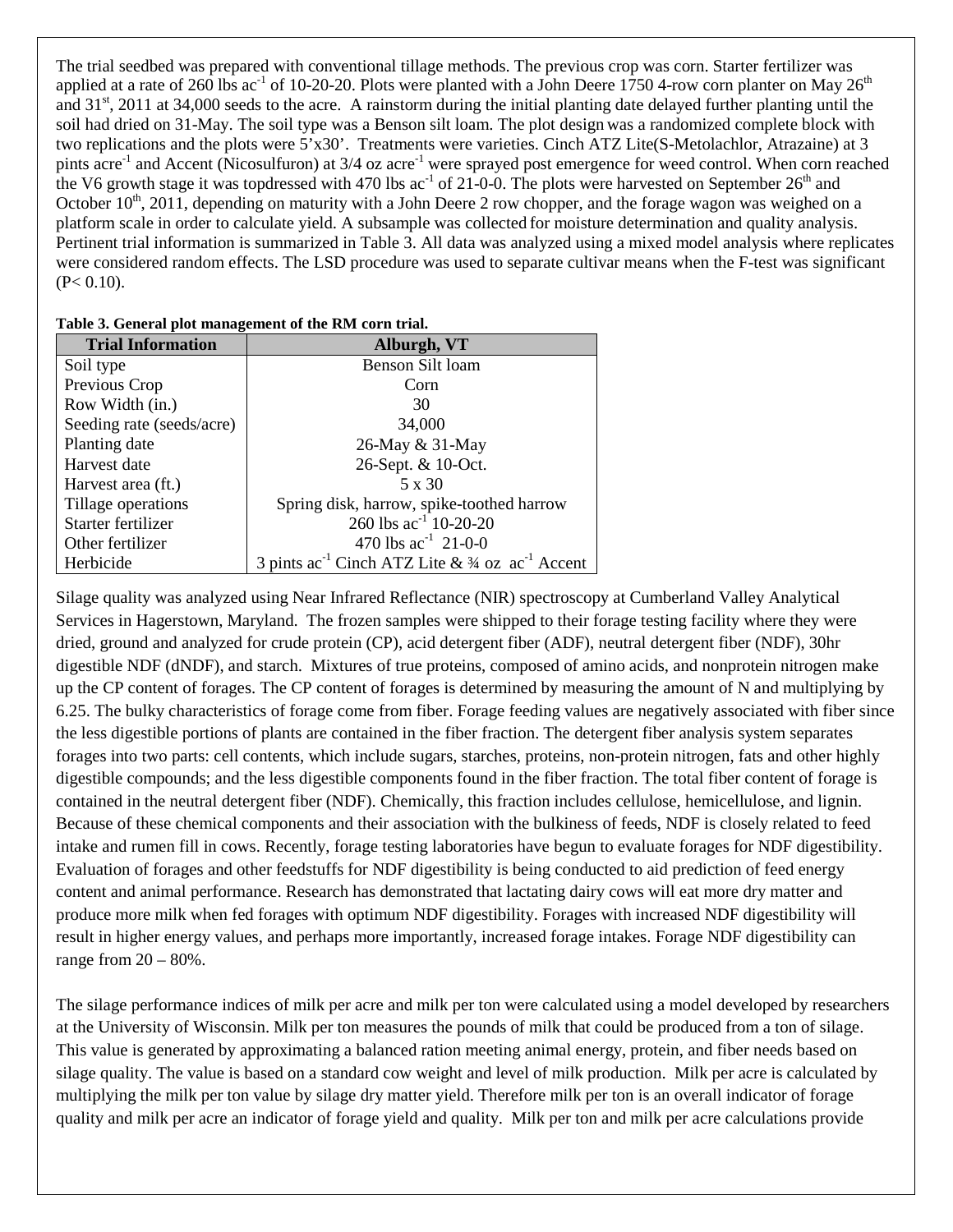relative rankings of forage samples, but should not be considered as predictive of actual milk responses in specific situations for the following reasons:

- 1) Equations and calculations are simplified to reduce inputs for ease of use,
- 2) Farm to farm differences exist,
- 3) Genetic, dietary, and environmental differences affecting feed utilization are not considered.

Results for the maturity variety trial are listed in Table 5. Dry matter yields were calculated and then adjusted to 35% dry matter for the report. CP, ADF, NDF, and starch are reported on a dry matter basis, and dNDF is reported on a % NDF basis. The numbers presented in the tables are of two replications. A figure is included to report yields in order of relative maturity (Figure 1). There is a figure displaying the relationship between milk per ton and milk per acre (Figure 2). The dotted lines dividing the figure into four quadrants represent the mean milk per ton and acre for the location. Therefore hybrids that fall above the lines performed better than the average and hybrids below the lines performed below average.

Variations in yield and quality can occur because of variations in genetics, soil, weather, and other growing conditions. Statistical analysis makes it possible to determine whether a difference among hybrids is real or whether it might have occurred due to other variations in the field. At the bottom of each table a LSD value is presented for each variable (i.e. yield). Least Significant Differences (LSD's) at the 0.10 level of significance are shown. Where the difference between two hybrids within a column is equal to or greater than the LSD value at the bottom of the column, you can be sure that for 9 out of 10 times, there is a real difference between the two hybrids. Hybrids that were not significantly lower in performance than the highest hybrid in a particular column are indicated with an asterisk. In the example below hybrid A is significantly different from hybrid C but not from hybrid B. The difference between A and B is equal to 1.5 which is less than the LSD value of 2.0. This means that these hybrids did not differ in yield. The difference between A and C is equal to 3.0 which is greater than the LSD value of 2.0. This means that the yields of these hybrids were significantly different from one another. The asterisk indicates that hybrid B was not significantly lower than the top yielding hybrid C.

| <b>Hybrid</b> | Yield  |
|---------------|--------|
| A             | 6.0    |
| B             | $7.5*$ |
| €             | $9.0*$ |
| LSD           | 2.0    |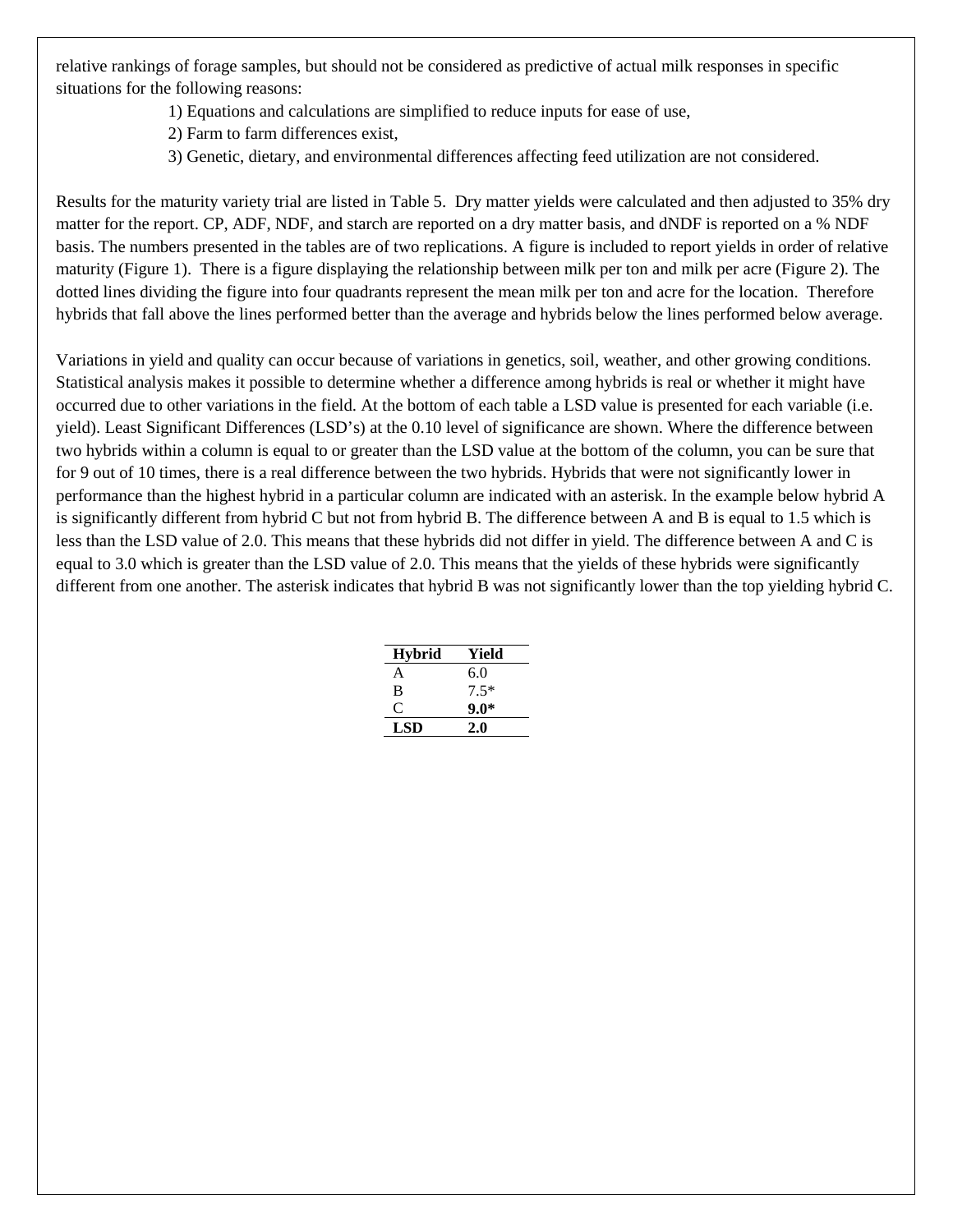### **RESULTS**

Seasonal precipitation and temperatures recorded at a weather station in close proximity to the 2011 research site are shown in Table 4. The 2011 growing season had a wide range of weather extremes. In May, 8.67 inches of rain fell, 5.35 inches above the 30 year average. This additional moisture made planting difficult, compacted soils, and affected corn emergence. During June and July, low rainfall amounts and higher than normal temperatures caused the corn to show signs of drought stress. On August 28, 2011 tropical storm Irene hit the region dropping several inches of rain and creating wind gusts over 70 mph at the trial site. The high winds caused significant lodging in some plots. This year accumulated 2789 Growing Degree Days (GDD), 358 more than the 30 year average. GDDs are reported using base 50° – 86°F.

|                               | $\mathbf{\sigma}$<br>888 |       |         | $\rightarrow$ |           |         |  |
|-------------------------------|--------------------------|-------|---------|---------------|-----------|---------|--|
| South Hero (Alburgh)          | May                      | June  |         | August        | September | October |  |
| Average Temperature (F)       | 58.7                     | 67.1  |         | 70.4          | 63.8      | 51.5    |  |
| Departure from Normal         | 2.1                      | 1.3   | 3.3     | 1.6           | 5.8       | 4.5     |  |
|                               |                          |       |         |               |           |         |  |
| Precipitation (inches)        | 8.67                     | 3.52  | 3.68    | 10.23         | 5.56      | 2.68    |  |
| Departure from Normal         | 5.35                     | 0.09  | $-0.29$ | 6.38          | 2.10      | 0.10    |  |
|                               |                          |       |         |               |           |         |  |
| Growing Degree Days (base 50) | 259.5                    | 513.0 | 732.0   | 562.7         | 391.5     | 330.0   |  |
| Departure from Normal         | $-0.9$                   | 39.0  | 79.5    | $-27.0$       | 79.5      | 227.7   |  |

**Table 4. Temperature, precipitation, and growing degree days summary – Alburgh, VT**

Based on National Weather Service data from cooperative observer stations in South Hero. Historical averages are for 30 years of data (1971

Plant populations differed greatly among the hybrids. Poor early season weather conditions led to below average germination. In addition, high winds and raccoons led to lodging in several of the plots. Interestingly, the higher plant population did not always result in higher yields. However, this factor would obviously play a role in the final yield of the variety.

There was no significant difference among hybrids in silage yields. The highest yielding was the Seedway hybrid 39041L (98 RM), 22.7 tons  $ac^{-1}$ . The lowest yielding hybrid was Mycogen TMF2L418 (94 RM), 14.0 tons  $ac^{-1}$  (Table 5 and Figure 1). The average yield across all varieties was 17.8 tons ac<sup>-1</sup>. There was no relationship between RM and yield. The weather conditions caused a significant amount of stress on the corn plants during 2011. The amount of variability from plot to plot was high due to changes in soil type, wind patterns, and raccoon damage. This environmental variability was likely the reason why few statistical differences were seen among the varieties in the trial.

There were significant quality differences detected among the hybrids in the trial (Table 5). Crude protein, ADF, NDF, and starch were statistically different among hybrids. The highest CP concentrations ranged from 7.55 to 8.15 %. Lowest NDF concentrations ranged from 31.4 to 35.8%. There was no difference in dNDF among the varieties. The Nel was highest in Wolf River 2290GT at 0.80 Mcal/lb but was not statistically different from other varieties with Nel values between 0.78 and 0.79 Mcal/lb.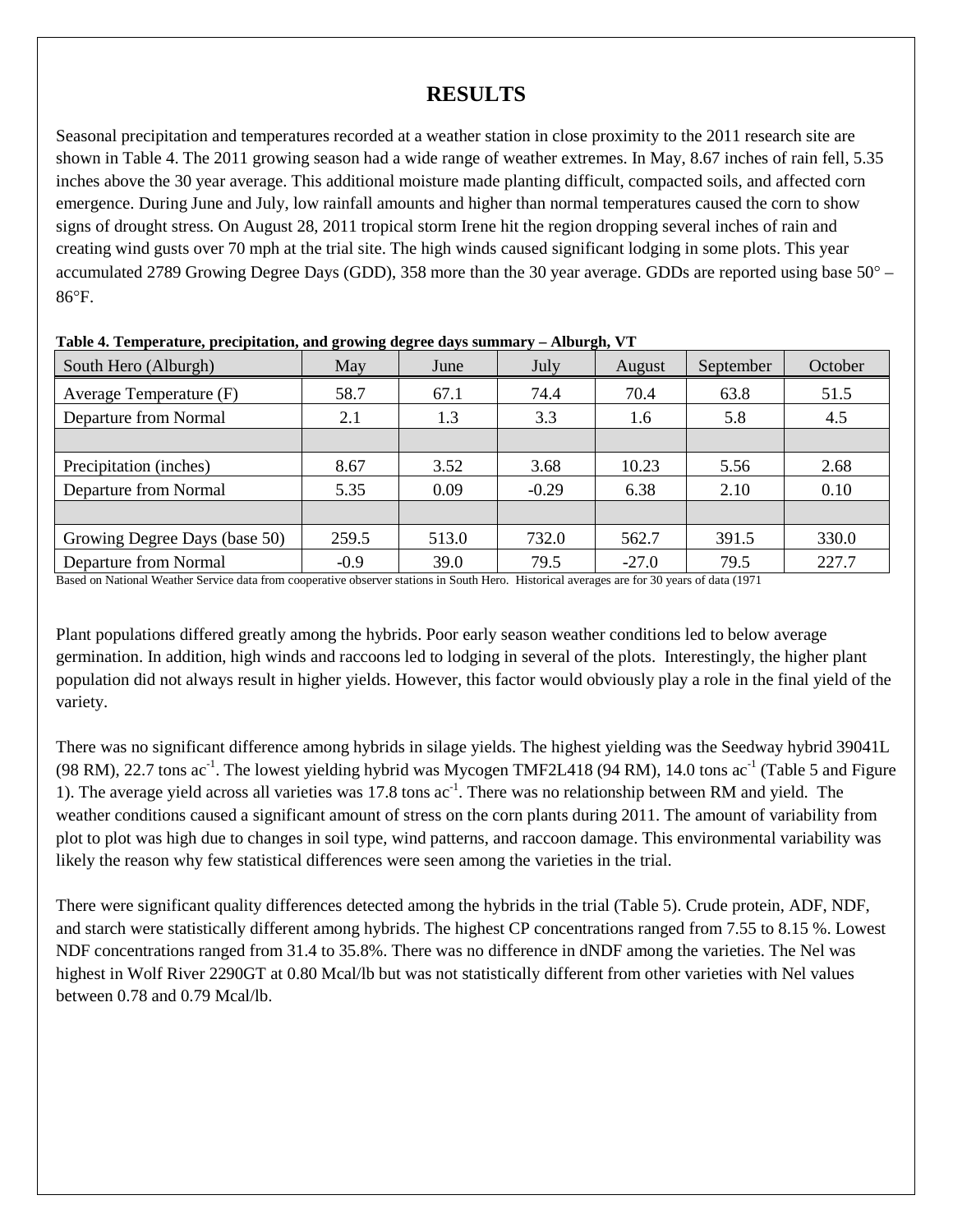#### **Table 5. Yield and quality of corn silage hybrids ranging in maturity from 87-114 RM.**

| Company           | Hybrid          | Relative | DM at   | Plant       | Yield     | Forage Quality Characteristics |         |  |            |             |         |         | Milk per |           |
|-------------------|-----------------|----------|---------|-------------|-----------|--------------------------------|---------|--|------------|-------------|---------|---------|----------|-----------|
|                   |                 | maturity | harvest | density     | 35% DM    | CP                             | ADF     |  | <b>NDF</b> | dNDF        | Starch  | Nel     | ton      | acre      |
|                   |                 |          | $\%$    | plants/acre | T/A       | $\%$                           | $\%$    |  | $\%$       | %           | $\%$    | Mcal/lb |          |           |
|                   |                 |          |         |             |           |                                |         |  |            |             |         |         |          |           |
| <b>Wolf River</b> | 2087L           | 87       | 40.3    | 31015*      | 12.2      | $8.15*$                        | 28.3    |  | 48.2       | 57.7        | 26.2    | 0.72    | 2849     | 12190     |
| <b>Wolf River</b> | 2290GT          | 90       | 42.8    | 35196*      | 14.5      | 7.30                           | $19.0*$ |  | $31.4*$    | 59.6        | 44.6*   | $0.80*$ | 3099     | 15848     |
| Dekalb            | DKC44-92        | 94       | 35.9    | 29098*      | 15.6      | 6.80                           | 22.9    |  | 38.1       | 59.5        | 36.8    | 0.77    | 3351*    | 18275     |
| Mycogen           | <b>TMF2L418</b> | 94       | 37.5    | 23522       | 14.0      | $8.05*$                        | 22.3    |  | 37.4       | 61.9        | 35.8    | $0.78*$ | 3370*    | 16504     |
| Dekalb            | DKC45-51        | 95       | 36.3    | 33106*      | 15.8      | 6.55                           | 23.7    |  | 38.0       | 58.7        | 37.7    | 0.77    | 3285*    | 18155     |
| Dekalb            | DKC46-07        | 95       | 40.4    | 32931*      | 17.6      | 7.35                           | $20.6*$ |  | $34.4*$    | 60.4        | $41.3*$ | $0.79*$ | 3185     | 19579     |
| Dekalb            | DKC46-61        | 96       | 39.3    | 35022*      | 18.8      | 6.70                           | 23.0    |  | 38.2       | 60.0        | 38.1    | 0.77    | 3198*    | 21117     |
| Seedway           | SW3788VT3       | 97       | 40.9    | 31886*      | 18.7      | 7.00                           | 22.5    |  | 37.2       | 56.7        | 39.1    | $0.78*$ | 3064     | 20176     |
| Mycogen           | <b>TMF2N494</b> | 97       | 39.2    | 34674*      | 18.7      | 7.25                           | 22.5    |  | 36.4       | 62.0        | 37.4    | $0.78*$ | 3206*    | 21091     |
| Seedway           | 39041L          | 98       | 43.2    | 32583*      | 22.7      | $7.75*$                        | 22.7    |  | 38.3       | 59.3        | 35.4    | 0.77    | 3045     | 24098     |
| Dekalb            | DKC48-12        | 98       | 38.6    | 32409*      | 19.3      | 6.95                           | 22.9    |  | 36.8       | 57.6        | 38.0    | 0.77    | 3080     | 20877     |
| Dekalb            | <b>DKC48-40</b> | 98       | 39.4    | 35371*      | 14.7      | 7.30                           | $21.2*$ |  | $35.2*$    | 55.5        | $39.6*$ | $0.78*$ | 3181     | 16306     |
| Dekalb            | <b>DKC50-77</b> | 100      | $47.7*$ | 26136       | 17.9      | 7.30                           | $21.5*$ |  | 36.1       | 56.0        | $40.8*$ | $0.78*$ | 2832     | 17812     |
| Mycogen           | <b>TMF2L533</b> | 101      | $47.0*$ | 31015*      | 19.6      | 7.35                           | $21.1*$ |  | 37.7       | 55.4        | $40.7*$ | $0.79*$ | 2957     | 20320     |
| Seedway           | <b>SW4704RR</b> | 102      | 45.9*   | 27181*      | 17.0      | $8.15*$                        | $20.8*$ |  | $35.6*$    | 57.9        | $40.6*$ | $0.79*$ | 3019     | 17988     |
| Dekalb            | <b>DKC53-45</b> | 103      | 44.0    | 28053*      | 21.0      | 7.30                           | 23.5    |  | 39.5       | 57.2        | 37.2    | 0.76    | 2827     | 20776     |
| Seedway           | SW5501L         | 106      | 38.5    | 15507       | 15.2      | $8.05*$                        | 21.9    |  | 39.2       | 61.0        | 36.8    | 0.77    | 3421*    | 18223     |
| <b>Wolf River</b> | 2114L           | 106-108  | 38.1    | 25091       | 19.8      | $7.80*$                        | 23.7    |  | 40.8       | 57.7        | 35.6    | 0.77    | 3285*    | 22695     |
| Seedway           | 6601L           | 108      | 38.0    | 26310       | 18.9      | $8.05*$                        | 23.8    |  | 42.2       | 60.2        | 34.7    | 0.76    | 3402*    | 22518     |
| Seedway           | SW6414RR        | 108      | 37.8    | 20909       | 14.9      | $7.70*$                        | $21.2*$ |  | $35.8*$    | 57.6        | 39.1    | $0.78*$ | 3343*    | 17440     |
| Pioneer           | 34A89           | 109      | 37.4    | 25091       | 18.6      | $7.80*$                        | 23.5    |  | 40.8       | 59.4        | 34.4    | 0.76    | 3341*    | 21760     |
| Mycogen           | <b>TMF2Q717</b> | 109      | 37.3    | 22651       | 21.6      | $8.10*$                        | 23.3    |  | 38.0       | 56.5        | 36.2    | 0.77    | 3233*    | 24526     |
| Pioneer           | P1011AM1        | 110      | 37.1    | 26659       | 18.5      | $7.75*$                        | 24.6    |  | 41.2       | 57.8        | 33.6    | 0.76    | 3265*    | 21103     |
| Mycogen           | <b>TMF2W727</b> | 113      | 36.0    | 25613       | 19.4      | $7.55*$                        | 25.3    |  | 41.5       | 56.8        | 31.5    | 0.76    | 3326*    | 22562     |
| Pioneer           | 33F88           | 114      | 37.2    | 27704*      | 19.3      | $7.65*$                        | $21.1*$ |  | $35.7*$    | 58.6        | 38.5    | $0.79*$ | 3408*    | 22976     |
| $LSD(0.10)$ **    |                 |          | 3.16    | 8213        | <b>NS</b> | 0.68                           | 2.82    |  | 4.47       | $_{\rm NS}$ | 5.1     | 0.02    | 230      | <b>NS</b> |
| <b>Trial Mean</b> |                 |          | 39.8    | 28589       | 17.8      | 7.51                           | 22.7    |  | 38.1       | 58.4        | 37.2    | 0.77    | 3183     | 19796     |

\* Corn that did not perform significantly lower than the top performing variety in a particular column is indicated with an asterisk.

NS, no significant differences observed among the varieties in that particular column.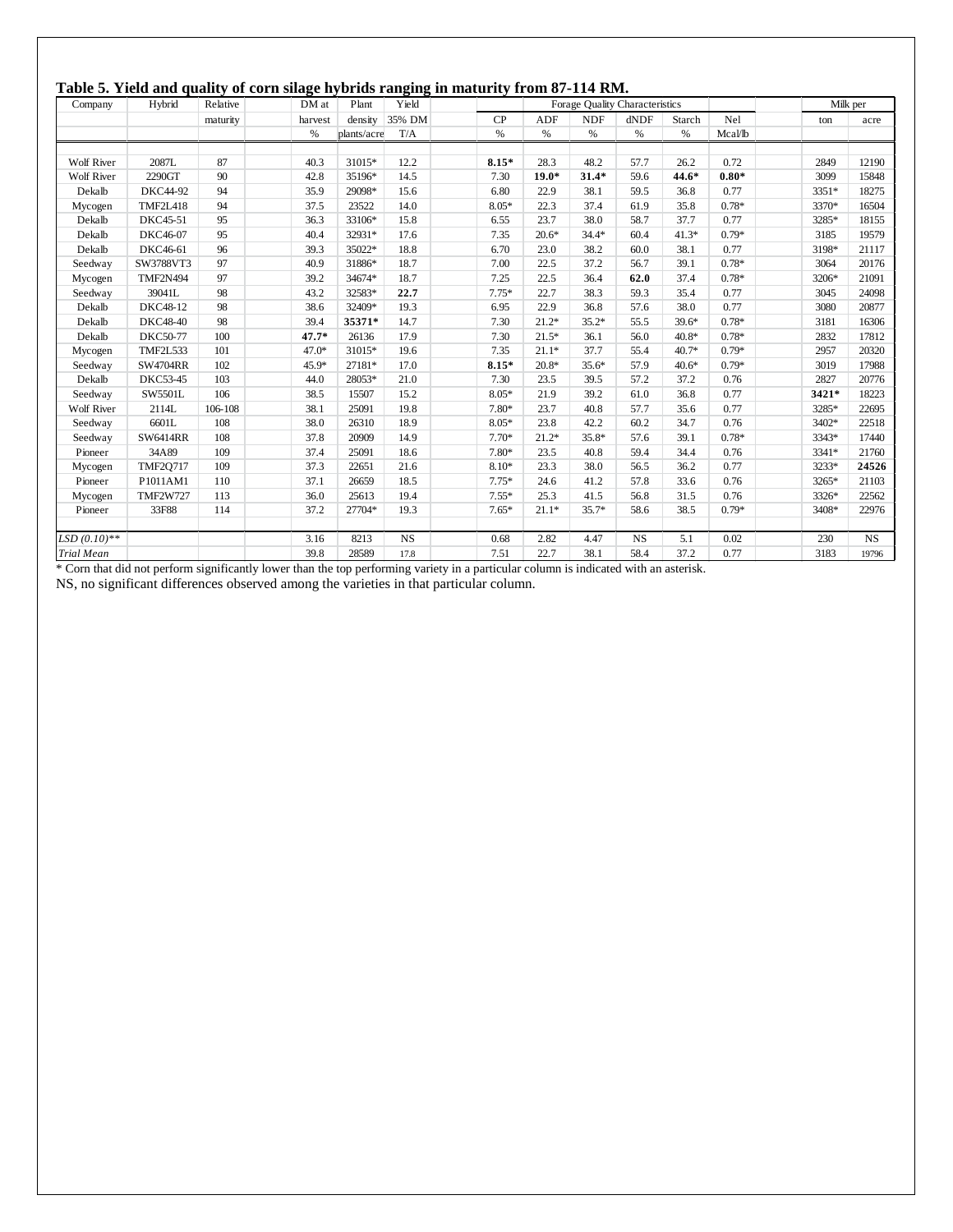

**Figure 1. Yield comparison of corn silage hybrids ranging in maturity from 87 to 114 RM.** *Hybrids did not differ statistically in yield.*

Milk per ton was significantly different between hybrids (Table 3). Hybrids with a milk per ton range between 3421 and 3198 lbs of milk per ton of silage ranked at the top of trial (Table 5). Overall there were several varieties that were above